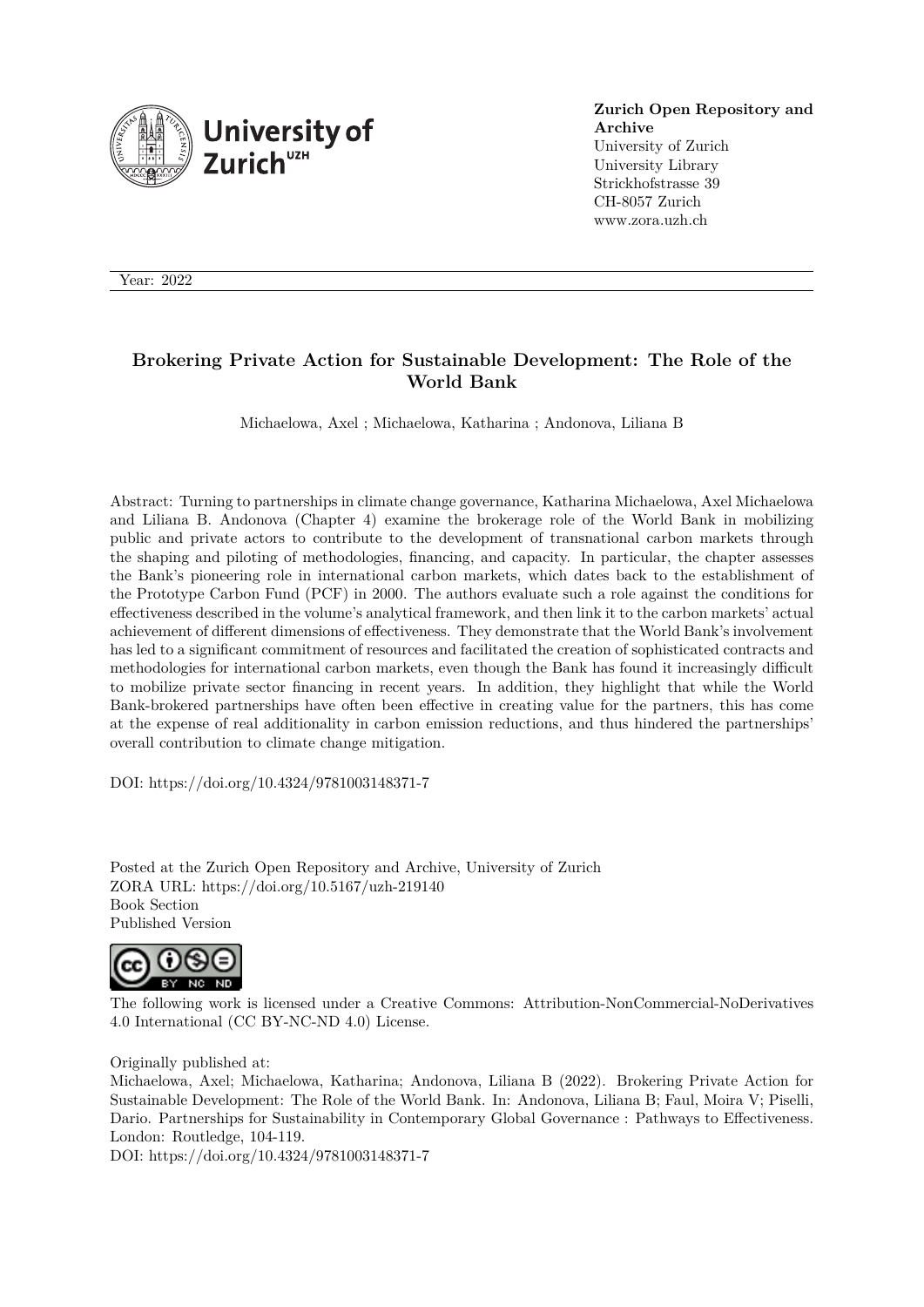# **4 Brokering Private Action for Sustainable Development**

The Role of the World Bank

*Axel Michaelowa, Katharina Michaelowa and Liliana B. Andonova* 

### **Introduction**

Broker organizations (or brokers for short) are identified as important facilitators of multistakeholder partnerships, which could furthermore support more effective collaboration between different sectors (Stadtler and Probst 2012; Stadtler and Karakulak 2020). In this sense, they provide a range of facilitative, informational and mediational functions. Brokers can provide platforms to connect different actors and provide a basis for communication and agreement between organizations with diverse cultures and priorities. Beyond simply providing platforms, they can facilitate bridging across organizations by fostering common understanding of the objectives of the partnerships in which they are engaged, and they can support their interaction with expertise and by cultivating trust among partners.

This chapter examines the role of the World Bank as a broker organization between, on the one hand, public institutions at the international and domestic level, and, on the other hand, private actors in the development of markets for international greenhouse gas emission credits. This interaction of the World Bank with other public institutions and private actors has involved the establishment of partnerships with different degrees of formalization and participation of the public and non-state sectors. Such initiatives include the Prototype Carbon Fund (PCF) as a pioneering public-private partnership for generating international emission credits initiated by the World Bank. They also include the Forest Carbon Partnership Facility (FCPF) where states are the primary participating constituencies but private and advocacy actors are also involved as observers on the governing board and as co-implementing entities. This chapter thus uses the term partnership broadly to refer to a range of different agreements and interactions between public institutions and private actors in the development, implementation and transactions of emission credits. It focuses the analysis first on the brokering role of the World Bank and how this role shaped the degree to which collaboration among relevant actors was successful in developing international markets for carbon offsets and emission credits as a mechanism for addressing climate change. Furthermore, it examines how World Bank-brokered initiatives have influenced broader global institutional arrangements for international carbon markets outside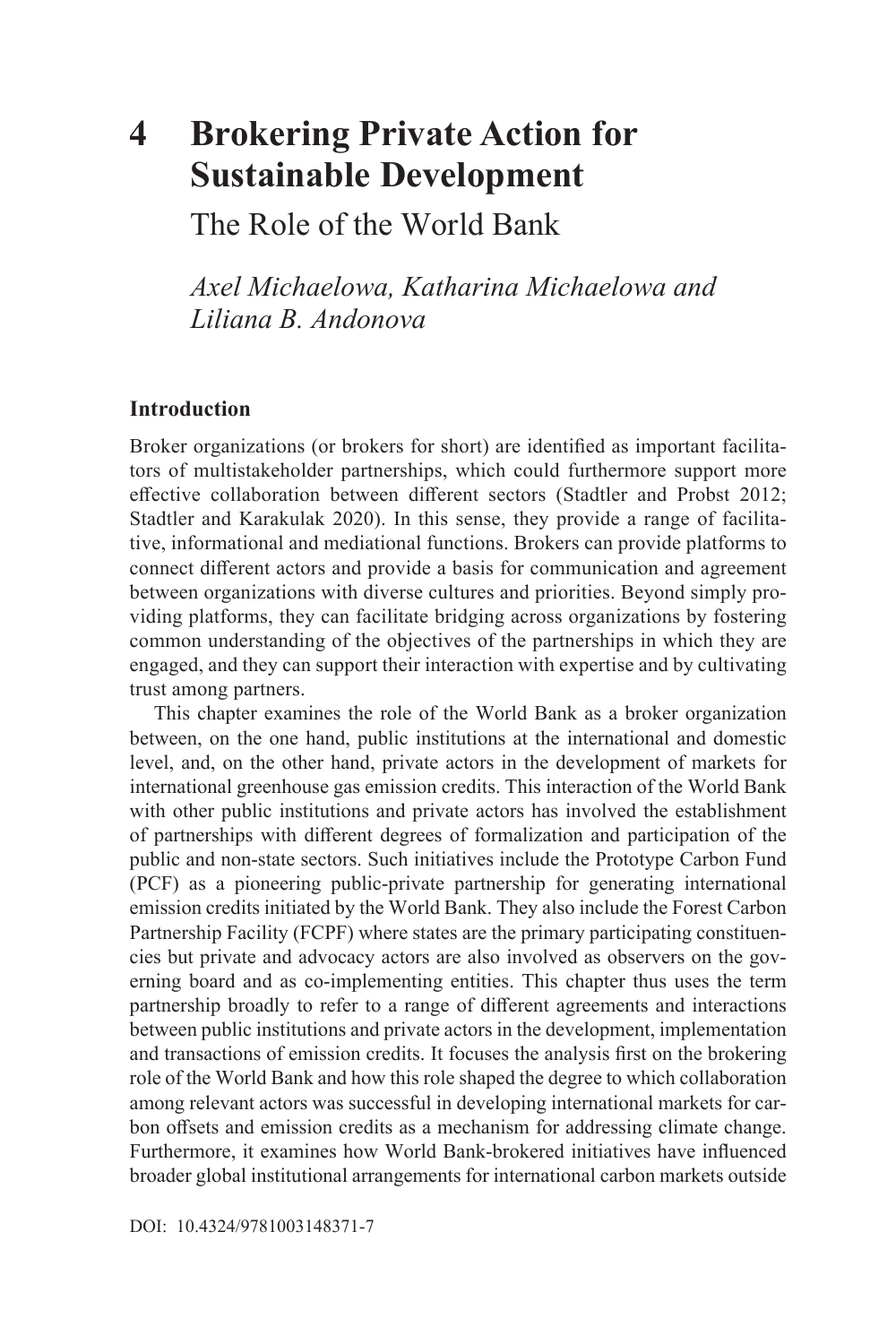these partnerships. These arrangements include generating and trading credits, as well as financing underlying activities.

Several studies in international relations have already highlighted the role of international organizations, and the World Bank specifically, either as entrepreneurs of new governance modalities such as partnerships (Andonova 2017) and trust funds (Reinsberg, Michaelowa and Knack 2017; Reinsberg et al. 2020), or as orchestrators of initiatives that engage a broad range of actors other than states to advance a set of functions and governance objectives (Abbott et al. 2015; Hale and Roger 2014). As we will discuss, both of these roles are closely related and sometimes indistinguishable from the World Bank's role as a broker. The chapter builds on an earlier article by some of the authors (Michaelowa et al. 2021) on the role of the World Bank in launching and facilitating partnerships for international carbon market mechanisms. It now turns the focus specifically on the extent to which the conditions for the different pathways to effectiveness, highlighted in the conceptual chapter of this book (propositions 1–4), were affected by the World Bank's activities. In light of this analysis, we will also discuss the extent to which meeting these conditions may have actually put the partnerships onto the pathways to effectiveness elaborated in the analytical framework (Chapter 1) and resulted in the adoption of meaningful activities by these partnerships. Ultimately, this will shed some light on the implications of these initiatives for addressing the climate change problem.

### **The World Bank as a Broker: Conceptual Considerations**

The concept of a broker is closely related to the concept of an orchestrator. Abbott and Snidal (2010, p. 317) define orchestration as organizational activity that

entails mobilizing and working with private actors and institutions to achieve regulatory goals, for example, by catalyzing voluntary and collaborative programs; convening and facilitating private collaborations; persuading and inducing firms and industries to self-regulate; building private capacities; negotiating regulatory targets with firms; and providing incentives for attaining those targets.

Orchestration thus encompasses a broad range of initiatives that could be enabled in several ways through the platforms of international organizations.

With the concept of the broker, we wish to capture a more specific facilitation and bridging role between the actors or organizations working together that can lead, for instance, to contractual agreements and new institutions (such as trust funds). Furthermore, a broker can go some way beyond the activities of simple orchestration by getting heavily involved in the development of new tools and procedures as opposed to just facilitating the joint activities of others. When coordinating between different actors is simultaneously used to move the policy or institutional agenda, the concept of brokers also overlaps with the concept of political entrepreneurs. According to Christopoulos and Ingold (2011; 2015), both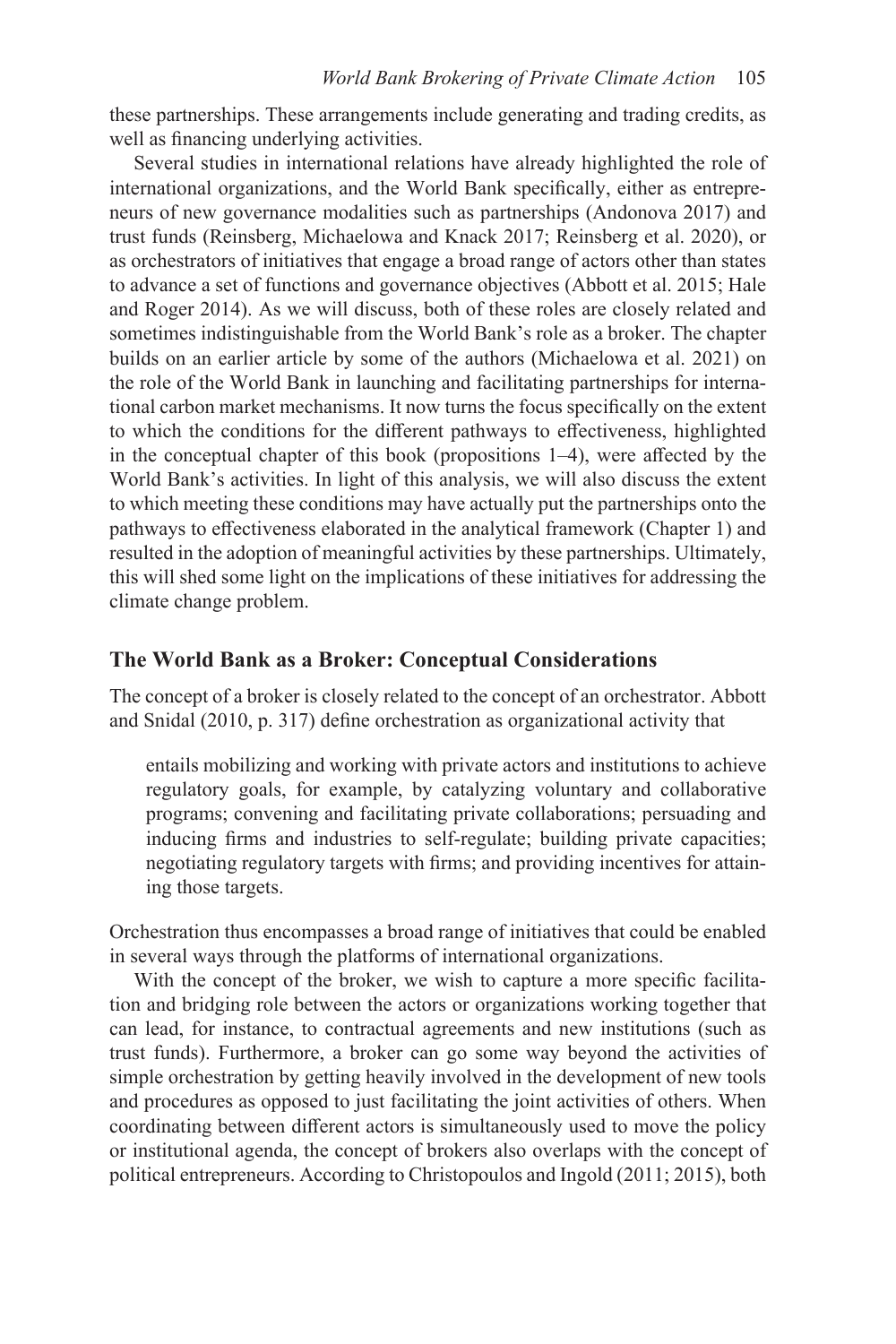are important strategic actors in public policy, and both are viewed as "exceptional agents" endowed with expertise and strategic position. Yet, Christopoulos and Ingold (2011) also highlight some key differences in agency and functions between entrepreneurs and brokers. In particular, policy entrepreneurs use their informational advantage to act as strategic and often opportunistic actors and to actively seek influence (see also Andonova 2017; Boasson and Huitema 2017; Mintrom 1997). Mintrom and Norman (2009, p.651) identify essential dynamics of policy entrepreneurship, such as "displaying social acuity, building teams, defining problems, and leading by example." Andonova (2017) shows that these characteristics also apply to the World Bank. She argues that international organizations, such as the World Bank and their leadership, have acted at opportune political moments as entrepreneurs of public-private partnerships and new mechanisms of governance within the multilateral system, in an effort to draw attention to a set of problems, leverage political and non-state resources and coalitions and devise new instruments to attempt to address them.

Here, however, we are primarily interested in the World Bank's role as a broker. Brokers serve rather as "unique interlocutors" that take center stage in inter-organizational interactions and provide a set of trust-building and bridging functions (Provan and Kenis 2008; Stadtler and Probst 2012). Rather than mobilizing latent interests for a common social movement or lobbying effort, they are mediators of conflicting beliefs who engage diverse sets of actors within a group and provide the relevant tools and mechanisms to move forward. Importantly, the literature also highlights that these positions can switch, as entrepreneurs become brokers, once a particular partnership initiative or policy space is created, or leave such roles ambiguous.

The importance of broker organizations has been highlighted in the context of policy networks (Christopoulos and Ingold 2011; 2015) with respect to the network coordination of multi-organizational governance (Provan and Kenis 2008) and, more recently, for transnational governance initiatives such as cross-sector partnerships (Stadtler and Probst 2012; Stadtler and Karakulak 2020). Provan and Kenis (2008) depict a continuum of networked governance which can be brokered to a very limited degree or not at all or, conversely, highly brokered either by a participant that has taken on the functions of a broker or an external organization providing highly centralized facilitative functions. These functions range from providing a platform, communication, information or expertise, to establishing greater trust and accountability among participants or developing viable tools for the implementation of planned activities. Provan and Kenis (2008) further stipulate that the greater the number of the participants, the lower the density of a priori trust; while the more diffuse the consensus among participants, the more important a broker organization is likely to be for the effectiveness of networkbased governance. The literature further suggests that resources, legitimacy and a certain expertise are among the key assets for brokers to provide "network-level competencies" and facilitative functions (Provan and Kenis 2008, p.10). Stadtler and Probst (2012) elaborate similar functions of broker organizations – as conveners, mediators, and learning catalysts, noting that the specific roles along these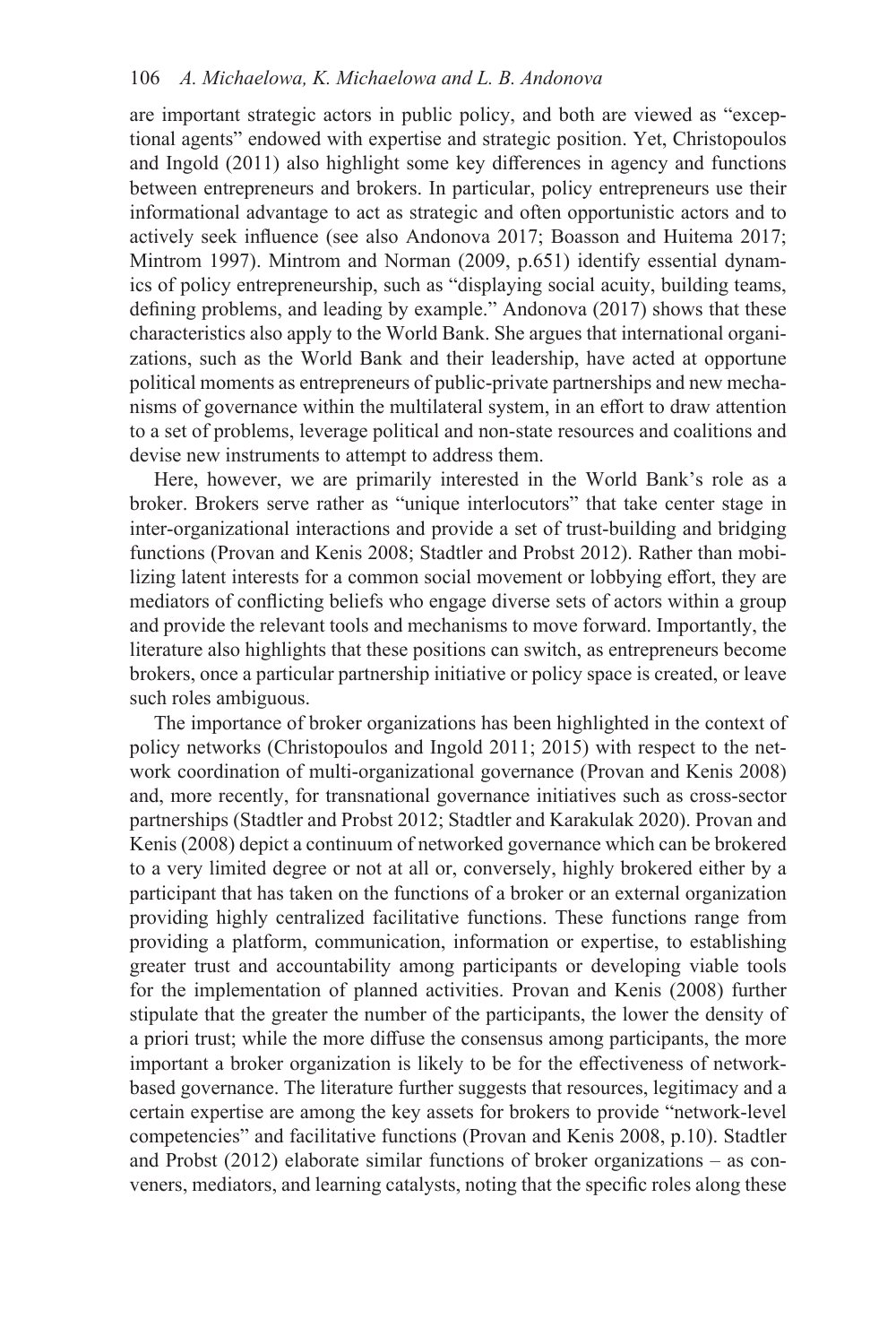dimensions may vary at the different stages of the development and implementation of partnerships. Overall, the literature suggests that effective brokerage could support the effectiveness of network-based governance, such as partnerships, involving public-private interactions.

In this chapter we seek to examine, more specifically, to what extent the brokering role of the World Bank has had a direct effect on four of the five pathways elaborated in the theoretical framework, namely, goal attainment, value creation for partners, collaboration inside the partnerships, impact on institutions (notably carbon markets) outside the partnerships and an indirect effect on affected populations (see Chapter 1). The chapter takes an inter-temporal perspective to examine the impact of World Bank brokerage on the structuring and effectiveness of carbon offset funds and their broader influence on carbon markets.

# **Four Periods of World Bank Involvement in International Carbon Markets**

Michaelowa et al. (2021) identify four separate periods of World Bank involvement in international carbon markets related to the phases of the development of these markets over time: a starting phase 1997–2005, a boom phase 2005–2011, a downturn 2012–2015 and a slow restart from 2016 onward, following the adoption of the Paris Agreement.

### *Starting Phase 1997–2005*

 gation of global climate change (Andonova 2010). The PCF aimed specifically When international market mechanisms for greenhouse gas emission reduction were first included in the Kyoto Protocol in 1997, the details of their functioning were yet to be explored. As an actor with strong economic expertise as well as experience in the policies and politics of developing countries, the World Bank was in an ideal position to take over a leadership role in this phase. Recognizing that market mechanisms could become an attractive area for its own future diversification, the World Bank was also ready to invest significant human resources in the development of this field. The World Bank's key initiative was the launch of the Prototype Carbon Fund (PCF) in 2000 to pioneer carbon market activities and to demonstrate that markets were indeed a useful tool in support of the mitiat the participation of large companies and governments; 17 private companies and six governments subscribed. At the same time, the World Bank engaged in a broad program developing national strategy studies for the use of market mechanisms by middle- and low-income countries that laid the groundwork for specific mitigation projects to be submitted to the PCF. In 2003 and 2004, the World Bank further broadened its approach by opening two additional trust funds – the Community Development Carbon Fund (CDCF) and the BioCarbon Fund – to explore further synergies with other domains of sustainable development. There are 11 private companies and six governments participating in the BioCarbon Fund (Bio Carbon Fund 2021). In addition, the World Bank got involved in the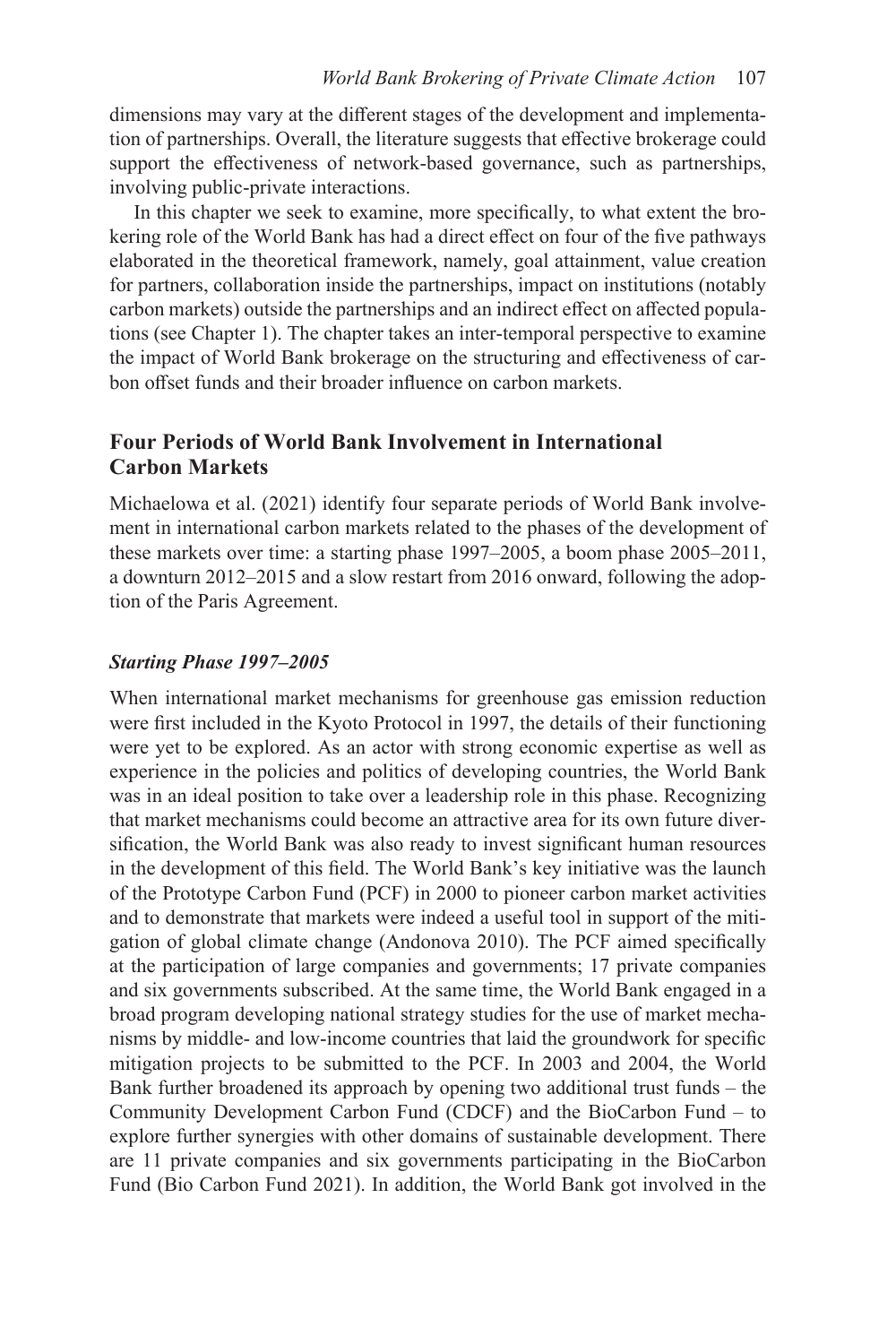### 108 *A. Michaelowa, K. Michaelowa and L. B. Andonova*

conceptual development of concrete methodologies for calculating the volume of emission reductions achieved by different project types.

In this phase, the World Bank could be considered a political entrepreneur (Andonova 2017), mobilizing the latent interest of governments, private entrepreneurs and some NGOs for a common goal at the same time as heavily focusing on establishing itself as the leading international organization responsible for these new markets. While it failed to achieve the latter goal, since different bodies within the UNFCCC were given authority over the methodologies and projects proposed for the international market mechanisms, most of its other activities were clearly successful. Furthermore, the mobilization of interests went beyond the typical activities of an entrepreneur, notably through its strong investment in different institutional approaches and the capacity-building activities. The World Bank's activities also went beyond simple orchestration. They not only provided a platform for exchange and some support measures but also actually forged contractual agreements determining the distinct functional roles of the different actors as investors (governments and some private enterprises) and monitors (civil society and NGOs). In fact, the key concepts of transactions on the international carbon markets and related blueprints were developed under the PCF, including key legal documents, such as emission reduction purchase agreements. This is why we speak of brokerage here. Furthermore, at the same time as enabling the engagement of other actors, the World Bank itself increasingly became a more participatory actor, developing interests similar to those of the investors and consultancy firms active on the market. Its development in this direction became fully visible only in the following period.

### *Boom Phase 2005–2011*

The Clean Development Mechanism (CDM) which generates emission credits from projects in developing countries took off in early 2005 following a significant increase in demand for emission credits, mainly from companies covered by the EU emissions trading scheme. Prices for emission credits and transaction volumes climbed. Companies in developing countries began to see emission credits as a new type of export commodity. In these conditions of unfettered market dynamics, the World Bank shifted its strategy from pioneering to engaging in high-volume transactions. In a partnership with private carbon brokers and credit buyers, the Umbrella Carbon Facility (UCF) was set up and pooled USD 0.75 billion for the acquisition of 130 million carbon credits from two of the largest projects on the market (Michaelowa et al. 2021).

Another partnership launched in this boom phase tried to resolve problems related to a specific sector, forestry. The CDM rules had excluded forest protection and required afforestation and reforestation projects to issue credits that would only have a limited period of validity. Given that private sector interest to buy such temporary credits was extremely limited, the World Bank brought together governments of many forest-rich countries in the Forest Carbon Partnership Facility (FCPF) in 2008 to address all types of forest-related emissions mitigation.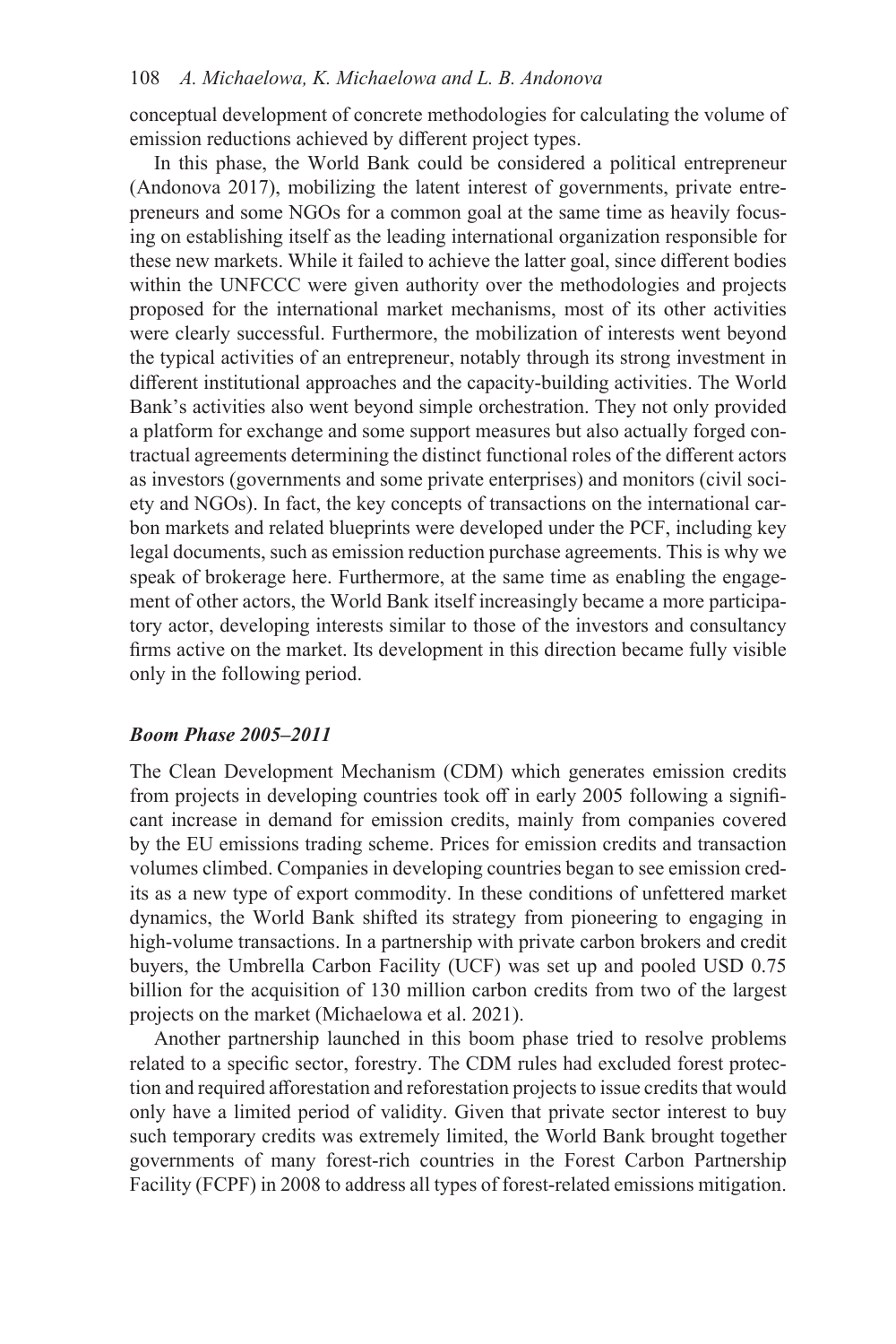The goal of the FCPF was to ensure that forestry would be fully included in carbon markets in the future and that advanced, highly aggregated methodologies would enable permanent credits to be granted to forestry-related activities. While no private sector actors were directly involved, donors and activity implementers, such as UN agencies, were part of the governance structure.

### *Downturn 2012–2015*

 sion credits from methane-reduction projects through an innovative put option The failure of the Copenhagen conference in late 2009 to agree on a reform of the international climate policy regime led to a decline in trust in international carbon markets. This became evident when the EU stopped the import of CDM credits, resulting in a 95 percent decline in emission credit prices by the end of 2012. This in turn led to an exodus of many private market participants. In contrast to the many private emission credit buyers that stopped paying the contractually agreed prices, the World Bank continued to honor its long-term credit acquisition contracts under the different carbon funds (Michaelowa et al. 2021). It set up new initiatives to preserve market niches, such as the Carbon Initiative for Development (Ci-Dev), which bought credits from projects in Sub-Saharan Africa and the Pilot Auction Facility (PAF) that provided a floor price for emisthat gives the credit seller the right to sell the credit at a predetermined price. Both initiatives were crucial to ensure that a minimum number of private sector players was preserved. By subsidizing the annual "Carbon Expo" fairs throughout this period, the World Bank provided a venue for various international carbon market players to exchange experiences and helped to sustain an "epistemic community" (Michaelowa, Shishlov and Brescia 2019; Paterson et al. 2014). Regarding the pathways to effectiveness laid out in Chapter 1, the World Bank thus created value for partners, sustained collaboration within the existing partnerships and strongly influenced institutions outside its partnerships. However, the goal of creating thriving international carbon markets could only be attained to a limited extent, as the World Bank was unable to catalyze additional demand for credits.

### *Slow Restart Since 2016*

The Paris Agreement that came into force in 2016 includes provisions for two new international carbon market approaches: a bilateral one (Article 6.2) and a multilateral one under international oversight (Article 6.4). The negotiations on their specific designs took 6 years before being concluded at the UN climate summit (COP26) in Glasgow in late 2021, and full operationalization will be undertaken in the next years. This was due to several lines of conflict regarding the stringency of the new mechanisms, as well as whether or how activities and credits from the Kyoto market mechanisms can be transitioned into the new approaches.

As soon as the ink was dry on the Paris Agreement in 2015, the World Bank developed new partnerships with the aim of upscaling activities and providing a "one stop shop" solution to transfer different kinds of credits. The Transformative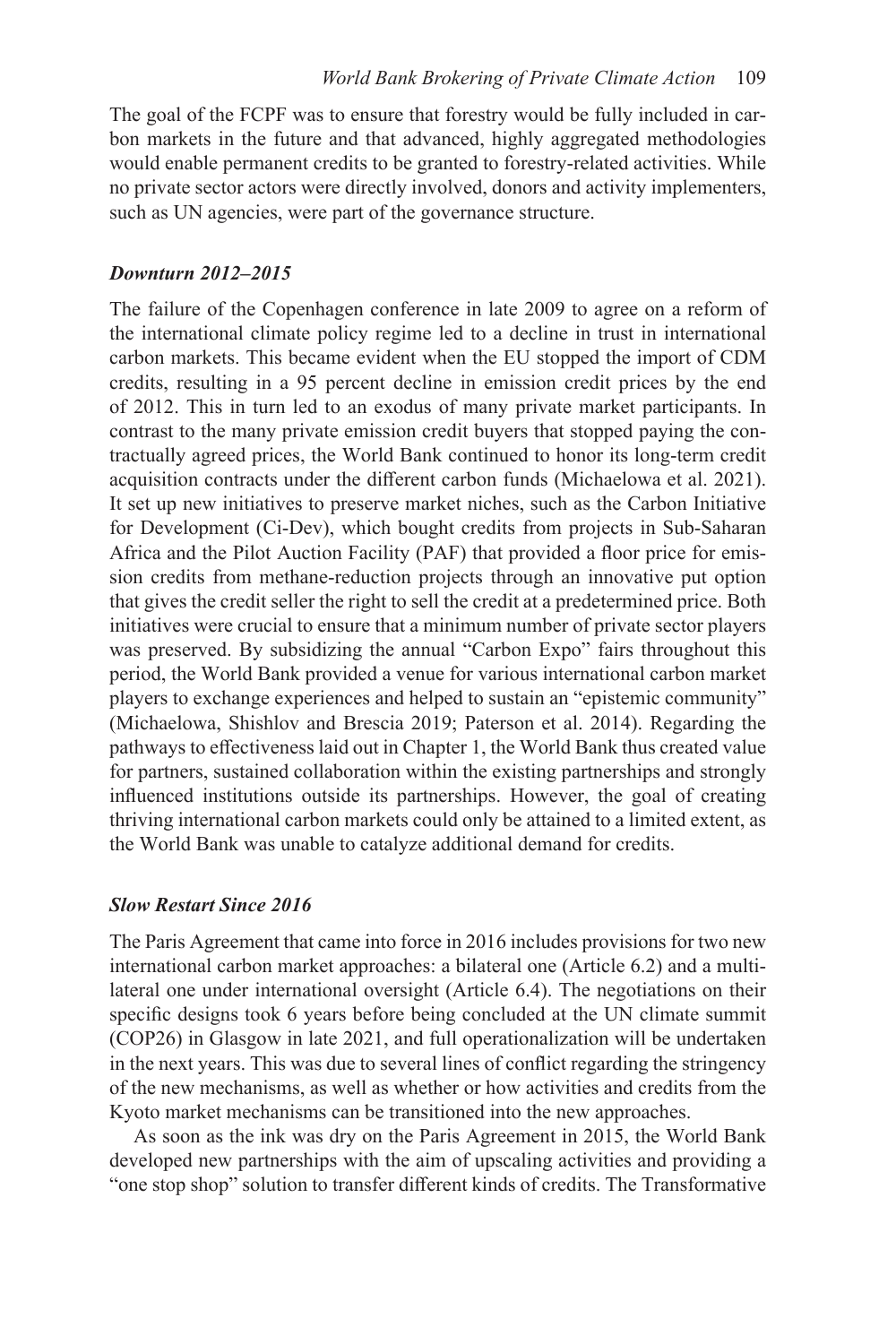Carbon Asset Facility (TCAF) brought together five countries, but no private sector players, in order to develop blueprints for crediting mitigation policy instruments. The Networked Carbon Markets (NCM) initiative created in 2016 includes governments, private companies, academia and civil society and tries to develop a tool for deriving "exchange rates" between different types of emission credits. The work of the NCM has fed into the design of a "warehouse" to stock different types of credits and link to a "transaction facility" that includes a blockchainbased registry. Moreover, a "climate market club" (CMC), set up by the World Bank, brings together national governments to jointly develop modalities for piloting activities under Article 6.2. These governments can authorize public or private sector entities, sub-national entities or civil society organizations to participate in the CMC. In contrast to the World Bank strategy in earlier phases of the international carbon markets, where the World Bank-brokered initiatives aimed at mobilizing mitigation projects outside the World Bank's own project pipeline, the key aim of this multi-pronged approach now is to generate revenues from the generation of emission credits of World Bank-owned projects (Michaelowa et al. 2021). This is highly problematic, as these projects are likely to have happened anyway and thus do not fulfil the "additionality" criterion. (See the discussion below regarding the overall effectiveness of the partnership with regard to climate change mitigation.)

# **How World Bank Activities Affected the Conditions for "Pathways to Effectiveness"**

Chapter 1 formulates four propositions regarding the characteristics of partnerships conducive to partnership effectiveness. The authors suggest that the effectiveness of partnerships depends on: (1) sophisticated contracting with the appropriate specificity of commitments and accountability mechanisms; (2) the credible commitment of resources by the different partners; (3) the adaptability of the partnership arrangement; and (4) the capacity of the partnership to foster innovation. In the following section, we reexamine the evidence presented by Michaelowa et al. (2021) to demonstrate the effect of World Bank brokerage activities on each of these four conditions. As we will see, the World Bank's contribution to establishing these conditions varied substantively over the four periods sketched above.

# *Sophisticated Contracting*

World Bank carbon finance was crucial in defining highly elaborated contracts for international carbon markets, which underpinned the PCF. They were widely taken up by the private sector afterwards. Ever since, the different steps (project idea note, project concept note, project design document and validation and verification manual) have been applied throughout international carbon markets, even if regulators implemented slight changes to the original World Bank blueprint. The activities of the NCM, the warehouse and the CMC are trying to replicate this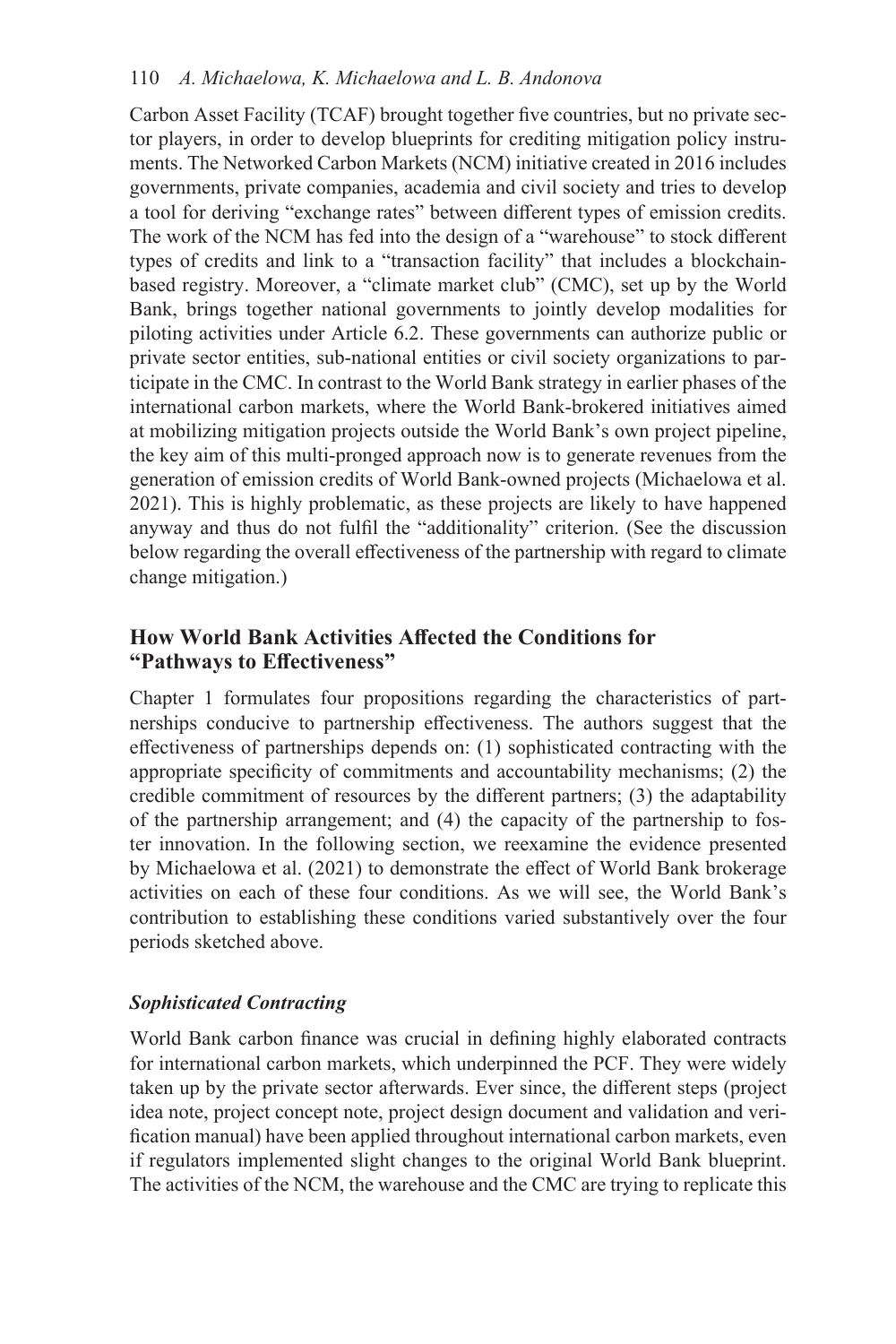approach and define the bases of Article 6 activities. While many private actors have suggested that blockchain could be an innovative technology to reduce transaction costs of monitoring, reporting and verification (MRV), the approach chosen by the World Bank is likely to define how blockchain will eventually be used under international carbon markets.

World Bank-developed baseline and monitoring methodologies have served as crucial preconditions for new partnerships in international carbon markets. This has been the case in the first phase of carbon markets when the work of the PCF was important in defining generic principles. However, the World Bank encountered serious resistance by CDM regulators regarding the specificities of baselines, and a significant share of World Bank submissions were rejected (Michaelowa et al. 2021). The TCAF and the CMC have again attempted to develop methodologies for policy crediting. But like CDM regulators in the past, country members of the TCAF and the CMC have been reluctant to embrace the methodological approaches suggested by the World Bank.

With regard to accountability measures, the World Bank has deteriorated over time. Carbon funds developed in the early 2000s had elaborate reporting requirements to funders and the general public, with detailed annual reports and websites providing project-specific information. Post-2015, partnerships like TCAF and the CMC no longer publish annual reports, nor project-specific information. Often, the only way information about these partnerships is made publicly available is through reports from country members, like the UK and Switzerland.

### *Credible Commitment of Resources*

 For each fund, the World Bank determined *ex ante* the minimum funding level The World Bank provided its own resources for carbon funds established during the starting phase of international carbon markets. Partners in carbon funds had to credibly commit resources (through unconditional promissory notes or payments into dedicated trust funds) before their participation in funds would be confirmed. required before a fund would actually be set up. Therefore, prospective participants had the incentive to mobilize other participants in order to ensure that this minimum overall funding level would be attained. Once funds were ready for participation by governments and private sector entities, the participants had to pay in a share of the pledged funding. The World Bank then calculated the annual contributions required until the total of the pledge was reached (Prototype Carbon Fund 2004). The World Bank's brokering activities were particularly important for designing this model and, through it, eliciting a coalition of willing donors interested in supporting the early implementation of carbon offsets, despite the relatively long political gridlock that surrounded the ratification of the Kyoto Protocol. By 2005, when the Protocol came into force, a series of carbon funds and related methodologies were already established through coalitions of states, experts and, in some cases, private actors (Andonova 2010). This model continues until today. However, the World Bank has found it increasingly difficult to mobilize private sector resources. None of the post-2015 partnerships benefits from direct funding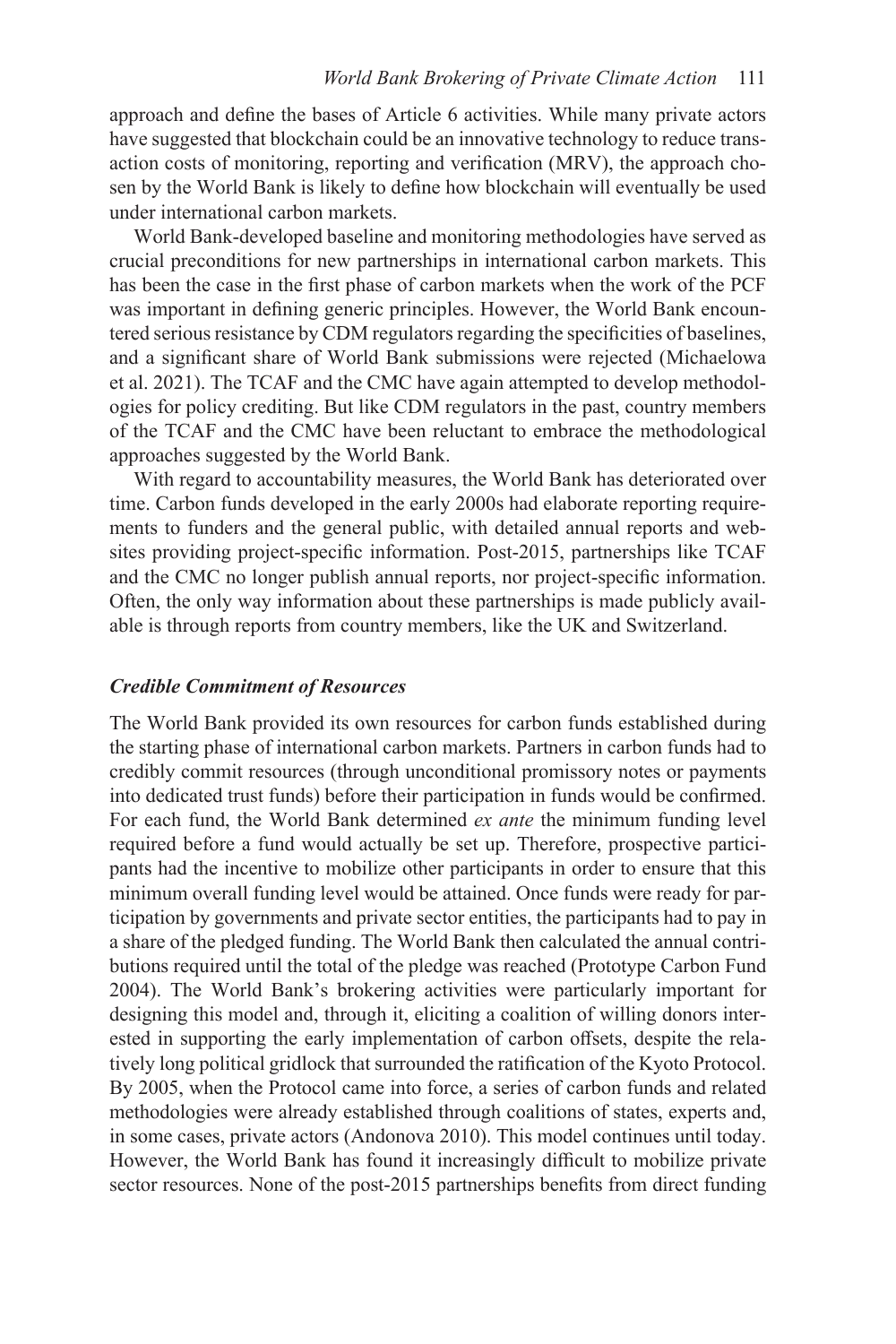### 112 *A. Michaelowa, K. Michaelowa and L. B. Andonova*

by the private sector. Governments are still willing to contribute to such partnerships, but not to the desired funding volumes. For example, the TCAF that was aiming at a total budget of USD 0.5 billion only reached USD 0.21 billion.

#### *Adaptability of Partnership Arrangements*

If the partnership is defined at a high level of aggregation encompassing all World Bank-led carbon market activities involving private sector actors and governments, a high level of adaptability can be found. Throughout the different phases of international carbon markets, the Bank tried to define new types of vehicles appropriate for the phase in question. For instance, the PCF portfolio focused on large emerging economies and transition countries which were seen as key frontrunners for the still new market mechanisms. When the "gold rush" started, the World Bank tried to benefit by setting up the UCF, focusing on massive HFC-23 projects. Critiques of the World Bank project portfolio by the media and NGOs prompted the creation of capacity-building programs to engage lower income countries, as well as the creation of new funds such as the BioCarbon Fund that could engage in countries that lack large-emissions point sources in industry (Andonova 2010; Andonova and Sun 2019). The Paris Agreement's call for upscaling carbon markets led to vehicles like the TCAF that tested upscaling beyond projects and programs. The World Bank, as a broker of new carbon market instruments, thus learned from the outcomes of the carbon funds set up during the starting phase of international carbon markets when designing subsequent vehicles.

Within each specific vehicle, especially the carbon funds, adaptability was relatively low – the only exceptions being those funds that had two subsequent tranches. For example, the BioCarbon Fund issued two tranches in 2004 and 2007. Voluntary carbon markets played a larger role in the second tranche than in the first, with the share more than doubling from 6.5 percent of funding to 13.9 percent (BioCarbon Fund 2021). This reflected the recognition that the demand for forestry credits was larger on the voluntary markets, and therefore the fund would be able to sell credits more easily and at better prices. The reform thus led to substantial financial benefits for the participants in the fund.

A clear lesson can also be seen in the design of the Partnership for Market Implementation (PMI), which is the direct successor of the Partnership for Market Readiness (PMR). The PMR aimed to support countries in introducing carbon pricing instruments, like emissions trading schemes and carbon taxes. However, most of the funding vanished in government bureaucracies without such policy instruments actually being set up. When designing the PMI, the World Bank put a much larger focus on ensuring that activities under the initiative would be directed toward this aim.

### *Fostering Innovation*

The World Bank engaged in innovation in international carbon markets in different "waves" linked to the specific phases of the market. In the early 2000s during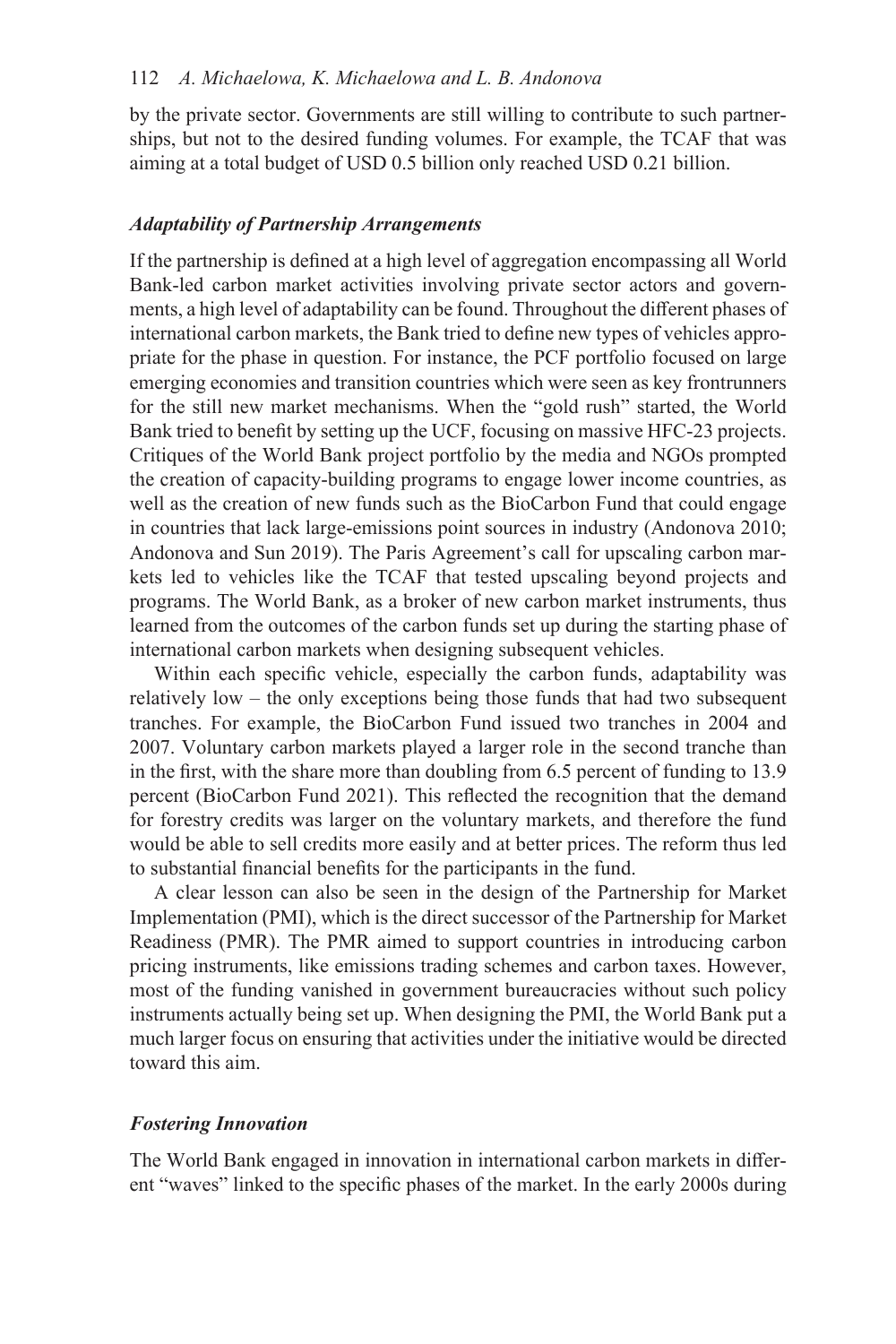the starting phase of the World Bank's engagement, it tried to lay the basis for concrete transactions through the careful elaboration of blueprints for each element of the project cycle. Here, different stakeholders were brought in, including lawyers to elaborate contractual clauses; independent audit companies to develop the approach to third-party validation and verification; and engineers and economists who could elaborate baseline and monitoring methodologies. During the boom phase of the market, the activities focused on sectors that were underrepresented in the market, such as avoiding deforestation. Here, innovation related to the development of "nested" and jurisdictional approaches to forest protection. During the downturn, innovation generally declined, but the PAF for the first time developed an approach that enabled the generation of an effective floor price for mitigation credits in the future. Project developers could bid for the price of a put option, which would guarantee them a fixed sales price per emissions credit. In the restart phase innovation again accelerated and focused on the development of methodologies for upscaled crediting, the development of procedures to calculate exchange rates between different types of emissions credits and the use of blockchain for transactions and MRV systems.

A significant amount of the innovation developed through the World Bank-led partnership(s) has been decisive in shaping international carbon markets. This is particularly the case for the innovation undertaken in the starting phase. The set of documentation developed by the PCF for each step of the project cycle continues to shape the way in which international carbon markets operate. But not all innovation undertaken by the World Bank was successful. Many baseline methodologies were rejected by the regulators. The Carbon Delivery Guarantee to reduce the risk of investment in mitigation projects was not endorsed by private sector project developers. Methodologies for upscaled crediting have not been taken up by other international carbon market players. The approach of the NCM to calculate exchange rates between different credit types has been severely criticized by carbon market specialists and, so far, has not been operationalized.

# **Linking the Creation of Conducive Conditions to Goal Achievement**

In this section, we try to highlight plausible links between the successful creation of the above conditions and the actual achievement of the goals considered through different pathways to effectiveness. When the World Bank's brokerage was successful, how far did it effectively contribute to the attainment of the partnership's goals, value creation for partners, collaboration inside the partnerships and to an impact on institutions (notably carbon markets) outside the partnerships and, eventually, on affected populations?

The overall problem targeted by the partnerships brokered by the World Bank is anthropogenic climate change, more specifically greenhouse gas emissions from private and public activities. This problem has persisted over recent decades and gained in relevance over time. Clearly, the activities undertaken under international carbon markets can address climate change only if they actually lead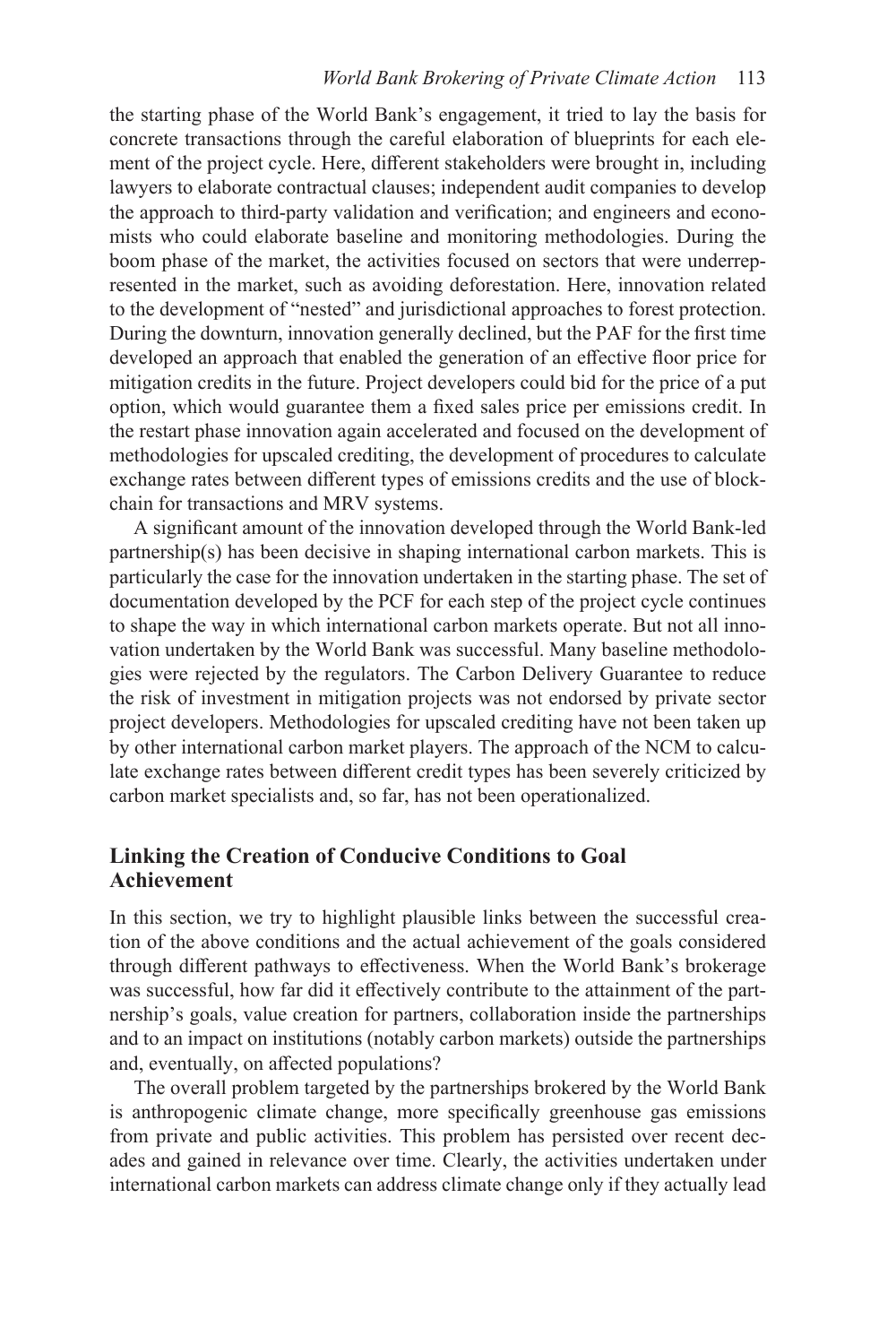to greenhouse gas emission reductions. The overarching goal of the partnerships was to catalyze international carbon markets to offer governments and the private sector the possibility to reach emissions commitments through access to emission credits at lower costs. Ideally, this should lead to a willingness to make more stringent commitments. Yet, the latter is not easily demonstrated. In addition, it has sometimes been possible to create emission credits for activities that do not mitigate emissions, as we elaborate in the discussion on additionality below. Hence, rather than mutual support between private benefits and the overall goal, there can be an inherent tension between financial benefits for individual participants and the global public good of climate change mitigation. This tension has persisted in the partnerships over time.

Even regarding the more direct objective of creating efficient emission reduction opportunities, the degree to which this can be considered successful has changed over time. It can clearly be said that looking at the situation around 2010, the goal of providing access to cheap credits seemed to have been achieved in an overwhelmingly successful manner. But revisiting the question in 2013, after the price crash for emission credits, would probably have led to a completely different assessment – namely an assessment of complete failure. This consideration shows that the partnerships could not control one of the key parameters: demand for emission credits in the larger carbon market significantly depends on a range of political and economic contextual factors. This will remain the "Achilles' heel" of partnerships in the international carbon markets, unless the partnerships can credibly show how they mobilize a critical mass of demand. A precondition for such demand is that international carbon markets are perceived as mobilizing additional emission reductions and not generating emission credits from "business-as-usual" activities. Historically, the World Bank did not put an emphasis on stringent additionality provisions in the methodologies developed under its initiatives. This was the case both in the starting phase of the CDM, when various World Bank-led methodologies were rejected for that reason, as well as in the post-2015 restart phase when draft methodologies, developed under TCAF, were criticized by both researchers and governments participating under TCAF. As the World Bank did nothing to apply concepts proposed by researchers that might ensure additionality (Greiner and Michaelowa 2003) and could have allayed the concerns of NGOs and experts (see, e.g., Schneider 2009), it jeopardized the goal achievement of its partnerships.

Projected value creation for partners related to the generation of emission credits for private sector participants and were subject to stringent domestic climate policy instruments and stable access to competitively priced emission credits for government participants. For the World Bank, value was fuzzier, related to generating revenues from the administration of trust funds, generating reputation due to being a pioneer in a new field and generating synergies linking development and climate change-related work streams (Michaelowa et al. 2021; see also Flues, Michaelowa and Michaelowa 2010, 5; Michaelowa and Michaelowa 2011). Governments saw value in the public goods the partnership created that would have been too expensive for single governments to develop, including baseline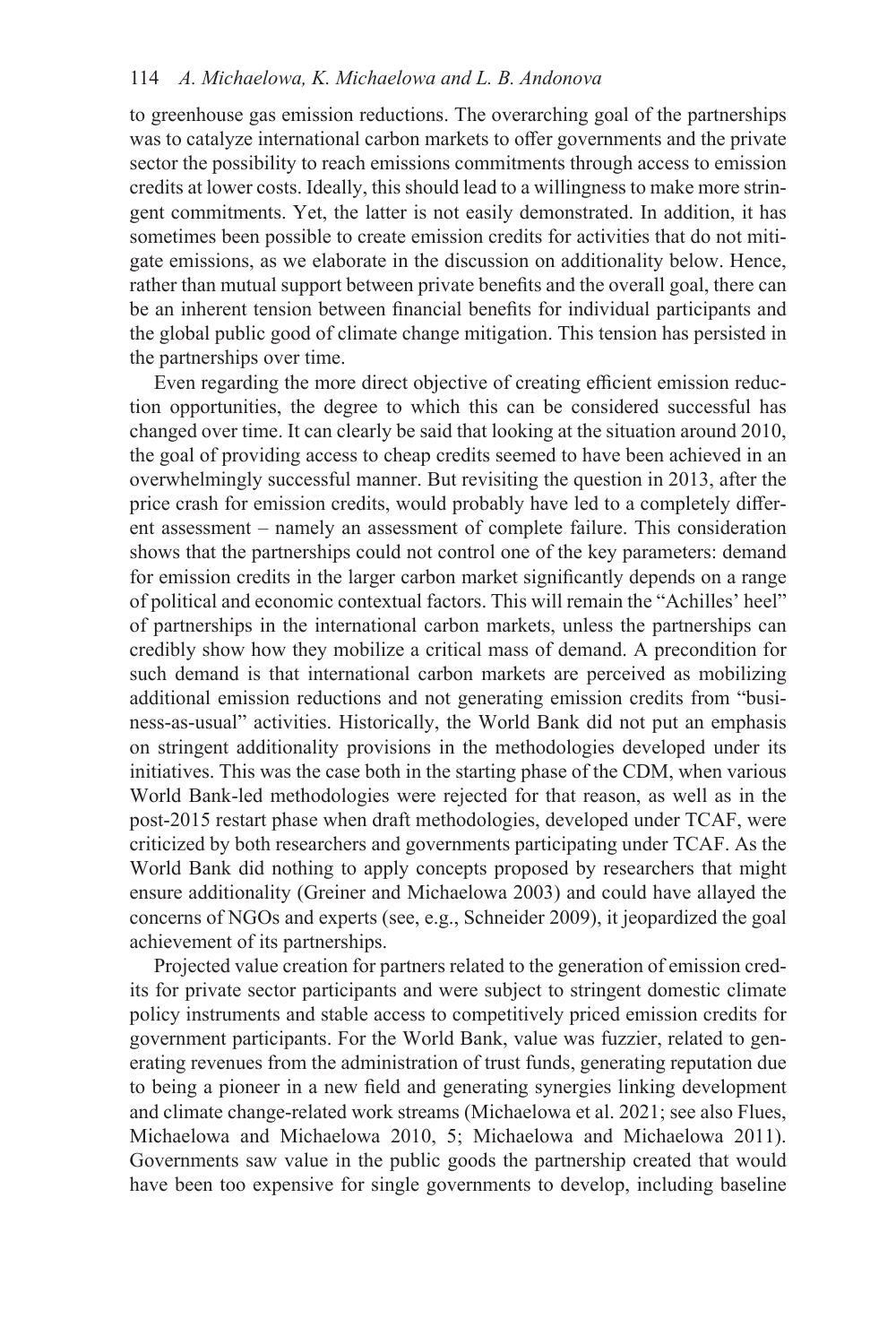and monitoring methodologies and blueprints for the project cycle. The brokering role of the World Bank in partnerships created political value for proactive industrialized country governments, which sought to promote the development of carbon markets and engagement of developing countries during a period of deep stagnation in international climate negotiations (Andonova 2017). In fact, the Dutch government had set up its own procedures for emission credit procurement through the CERUPT and ERUPT tender programs in the early 2000s but discontinued these programs once the World Bank partnership gathered steam. The Netherlands then set up a dedicated carbon fund under the World Bank umbrella. For some government participants, a longer-term value aspect was to enable more ambitious international climate policies due to the proof that emission reductions were not prohibitively expensive.

The value creation of the partnership was uneven, depending on the time horizon. Governments and private sector participants that needed credits at a specific point in time before 2011 were getting issued credits earlier and more cheaply than through other avenues, particularly if they invested in the UCF. This partnership managed to create value for partners by combining resources for transactions with attractive pricing. The price of USD 6 per credit was significantly lower than the price of smaller transactions on the market, that on average reached USD 11 in 2006 (World Bank 2007). Due to the sheer size of the UCF, transaction costs for participants were lowered by the involvement of the World Bank. It should be noted that the transactions of the UCF which came from projects aimed at reducing the industrial gas HFC-23<sup>1</sup> generated a lot of scrutiny and discussions about perverse incentives which could lead to an increase in emissions (see, e.g., Andonova 2010; Wara 2007). This led to NGOs becoming critical of international carbon markets and triggered political movements prohibiting the use of CDM credits in the EU emission trading scheme (Michaelowa et al. 2019).

Furthermore, partners did not always get the amount of credits they had envisaged because many projects, with which the early generation carbon funds had contracted emission reduction purchase agreements, had underperformed and not delivered the credit quantity forecast. Moreover, the crash in the price for emission credits from 2011 onward meant that private sector players who waited before buying emissions credits could get the credits much more cheaply than those that participated in the World Bank carbon funds. The same applies to government participants. A government buying credits in 2013 to cover its shortfall under the first commitment period of the Kyoto Protocol would have had to spend an order of magnitude less than a government that invested in a carbon fund at the World Bank in 2003–2004.

With regard to collaboration inside the partnership, the role of the private sector has diminished over time, while that of governments has increased. This is due to the fact that private sector entities did not see a need to engage in such a partnership once the market, particularly the CDM, had matured. From 2005 onward, there was a wide range of credit supply available on the market and, given the emergence of versatile project developers and intermediaries, the advantage that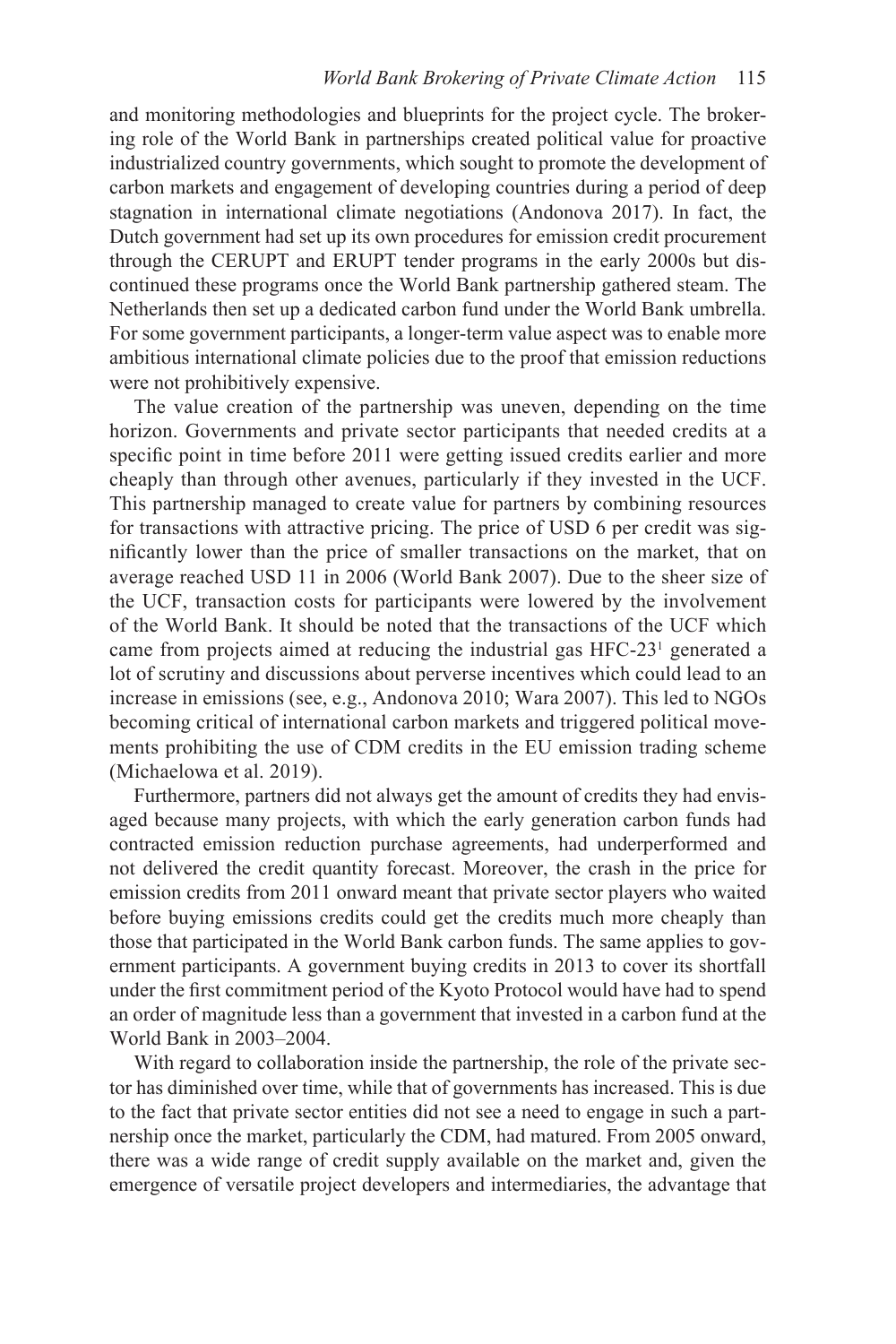### 116 *A. Michaelowa, K. Michaelowa and L. B. Andonova*

World Bank carbon funds held in the beginning had dissipated. Given that after 2012 private sector entities could not use emission credits in most jurisdictions – and this has not changed since the Paris Agreement came into force – they have not reentered the new World Bank initiatives under Article 6. The scope of government collaboration has broadened over time with the World Bank branching out into niches such as action in Least Developed Countries. Yet, the range of governments involved in World Bank carbon finance has remained relatively stable over time.

The influence of the World Bank-led partnerships on collaboration and institutions outside the partnership is multifaceted and has evolved over time. The partnerships clearly enabled a faster emergence of international carbon markets as the boom period could build on their conceptual groundwork. These partnerships were also a core around which an "epistemic community" of carbon market actors developed. However, it could be argued that the World Bank-led partnerships also contributed to a crowding out of other initiatives. For example, the subsidization of the "Carbon Expo" fair led to the demise of the privately organized "Carbon Market Insights" fair when the boom phase of the market ended. A bottom-up organized template for an emission reduction purchase agreement by a consortium of lawyers from developing and industrialized countries in the starting phase of the CDM market was pushed aside by the contract model provided by the PCF that focused on industrialized country interests. Equally, the carbon funds set up by the World Bank for specific governments like Spain, Italy and the Netherlands replaced private sector-led offers to manage carbon funds for these governments.

## **Conclusion**

In the last two decades, the World Bank has played a key role in brokering partnerships on international carbon market action involving governments and private sector actors. Under the umbrella of "World Bank carbon finance," a range of specific carbon funds and initiatives were set up that played a crucial role in the operationalization of the Kyoto mechanisms in the early 2000s and, since then, have contributed to innovation in these markets. Given that private sector partners no longer received relevant value from the partnerships after the CDM matured, they became less engaged over time.

As international carbon markets have evolved in three distinct periods since their emergence around 2000, the characteristics of the partnerships have changed. Among the four characteristics of partnerships deemed as relevant for their effectiveness, as specified in Chapter 1, high specificity of commitments and accountability as well as credibility of commitments were particularly prominent during the early phase of the World Bank-brokered partnerships, when the various initiatives were a model of transparency and all involved partners were willing to commit sizeable resources. Over time, accountability has declined together with resource commitments by partners. Still, compared to other types of partnerships, the credibility of commitments remains much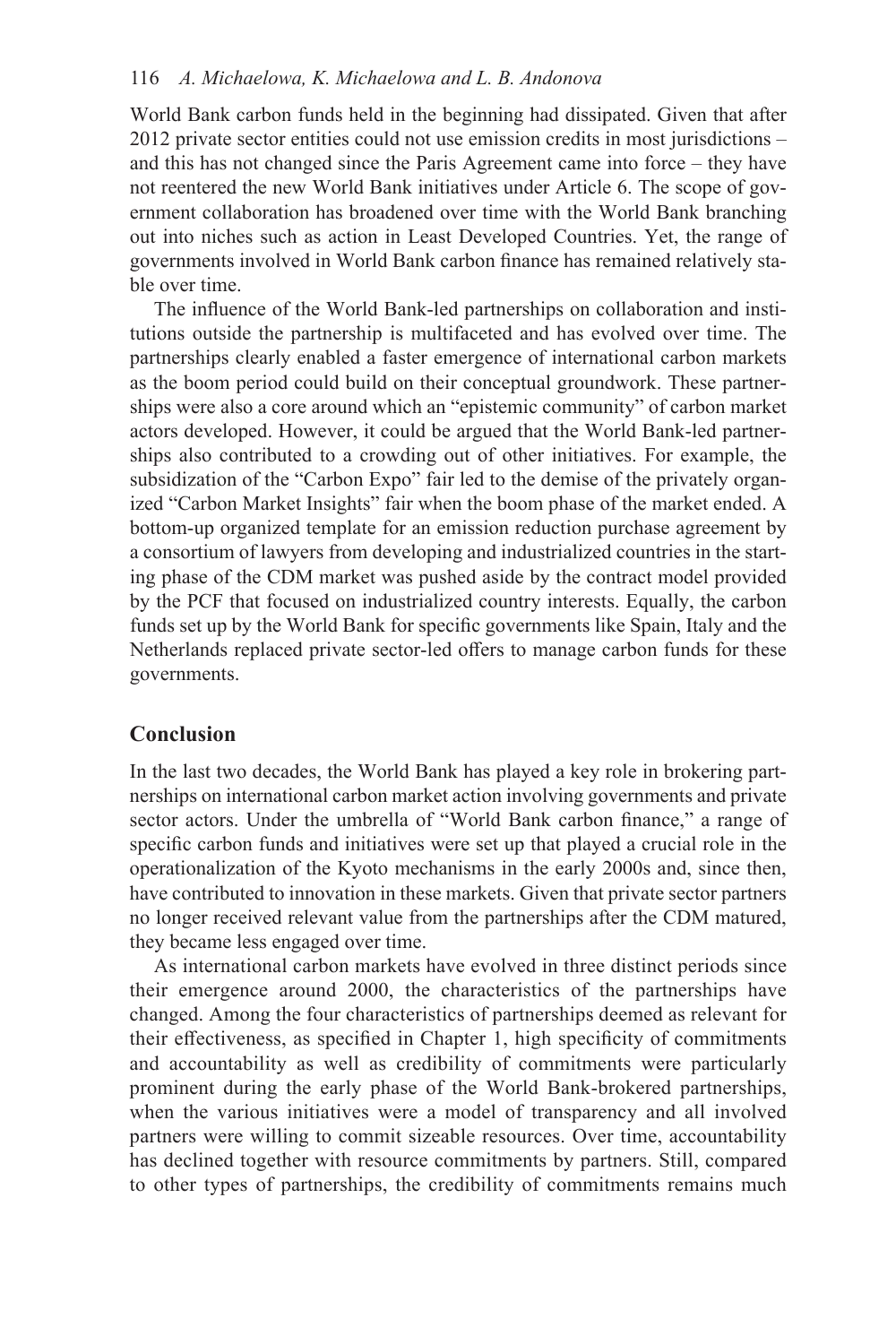higher given that for any initiative of the World Bank, partners need to provide legally binding promissory notes.

Adaptability has been high on the "umbrella" level with the spawning of new initiatives by the World Bank throughout the period, whose characteristics clearly indicate lessons learned from experiences with previous initiatives. It has been lower at the level of the individual initiatives, with only a few initiatives being able to change their approach over time. Only a few initiatives have been discontinued, but many have considerably reduced their activities. Innovation has been the declared aim of the partnerships, but its actual level has changed over time: periods of rapid innovation alternated with periods of revenue maximization for selected partners.

Overall, the World Bank has successfully played a role as broker for partnerships on international carbon markets that have been sustained over several decades in rapidly changing conditions. These partnerships have been effective in making international carbon markets a key tool of international climate policy in the second half of the 2000s. However, the World Bank's lenient approach to additionality led to growing criticism of international carbon markets by NGOs and media. It thereby contributed to the fall in demand for emissions credits that led to a stalling of international carbon markets between 2012 and 2015. While the partnerships were creating value for their partners, at least as long as the carbon markets were thriving, this value creation was at least partially achieved by not prioritizing sufficiently ambitious projects early on in order to achieve a more effective provision of the public good of climate change mitigation. The underlying problem of climate change and mitigating it through the globally most costeffective means remains as burning an issue as before the start of the partnerships.

Whether the new initiatives of the World Bank, in the context of the market mechanisms under the Paris Agreement, will be as effective as the initiatives of the early 2000s regarding the Kyoto mechanisms remains to be seen, but it is likely that effectiveness will be lower today. In particular, the risk of pushing non-additional activities persists, as the World Bank has explicitly stated its interest in bringing its own pipeline of projects financed through classic World Bank loans into carbon markets under Article 6 (Michaelowa et al. 2021). If the World Bank does not change its approach with respect to observing strict additionality of projects, it may jeopardize the international carbon markets at large, because of its influence on additionality practices and the potential backlash by advocacy critics of market mechanisms as instruments for addressing climate change. Such an outcome would mean that the overall goal of the partnerships in supporting the development of robust carbon markets could be compromised, unless the long-term goal of addressing climate change through more ambitious additionality criteria is prioritized over the short-term value creation for the broker and key members of the partnerships. A lot will now depend on how the international community operationalizes the strict principles agreed for Article 6 at COP26 in Glasgow. If it manages to properly implement these principles in actual methodologies and approaches applied "on the ground" in international carbon markets, the risk outlined above may not materialize.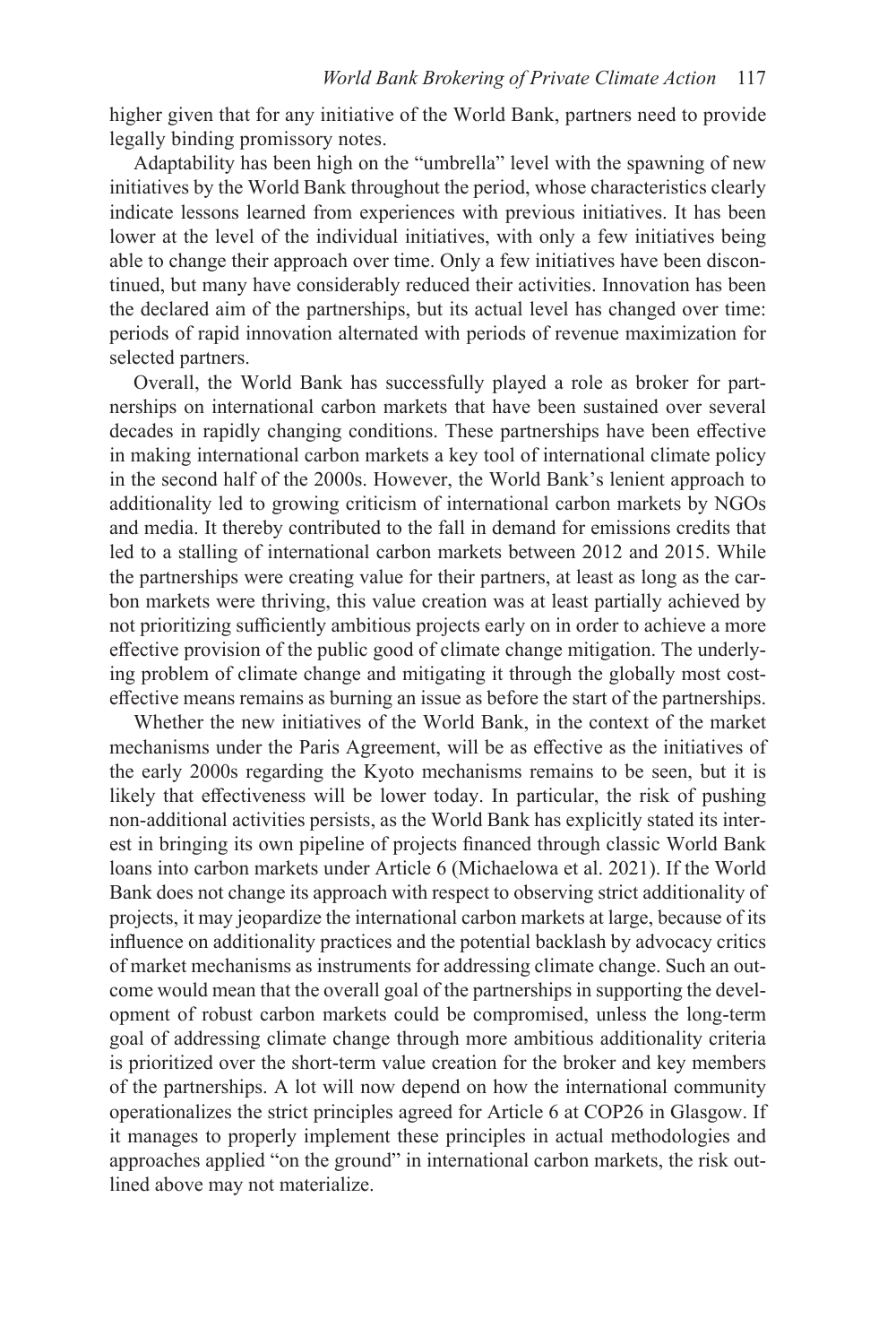### **Note**

1 HFC-23, a potent hydrofluorocarbon, does not deplete ozone but it is a greenhouse gas that has increased over the past decade despite international environmental agreements aimed at its reduction (Stanley et al. 2020).

# **References**

- Abbott, Kenneth W. and Duncan Snidal. 2010. International Regulation without International Government: Improving IO Performance through Orchestration. *Review of International Organizations*, 5, 315–344.
- Abbott, Kenneth W., Philipp Genschel, Duncan Snidal and Bernhard Zangl, eds. 2015. *International Organizations as Orchestrators*. Cambridge: Cambridge University Press.
- Andonova, Liliana B. 2010. Public-Private Partnerships for the Earth: Politics and Patterns of Hybrid Auth in the Multilateral System. *Global Environmental Politics*, 10:2, 25–53.
- Andonova, Liliana B. 2017. *Governance Entrepreneurs: International Organizations and the Rise of Global Public-Private Partnerships*. Cambridge: Cambridge University Press.
- Andonova, Liliana B. and Yixian Sun. 2019. Private Governance in Developing Countries: Drivers of Voluntary Carbon Offset Programs. *Global Environmental Politics*, 19:1, 99–122.
- .biocarbonfund.org/about-us. BioCarbon Fund. 2021. What is the BioCarbon Fund. Available at https://www
- Boasson, Elin L. and Dave Huitema. 2017. Climate Governance Entrepreneurship: Emerging Findings and a New Research Agenda. *Environment and Planning C: Politics and Space*, 35:8, 1343–1361.
- Christopoulos, Dimitrios and Karin Ingold. 2011. Distinguishing between Political Brokerage and Political Entrepreneurship. *Procedia Social and Behavioral Sciences*, 10, 36–42.
- Christopoulos, Dimitrios and Karin Ingold. 2015. Exceptional or Just Well Connected? Political Entrepreneurs and Brokers in Policymaking. *European Political Science Review*, 7:3, 475–498.
- Flues, Florens, Axel Michaelowa and Katharina Michaelowa. 2010. What Determines UN Approval of Greenhouse Gas Emission Reduction Projects in Developing Countries? An Analysis of Decision Making on the CDM Executive Board. *Public Choice*, 145:1, 1–24.
- Greiner, Sandra and Axel Michaelowa. 2003. Defining Investment Additionality for CDM Projects–Practical Approaches. *Energy Policy*, 31:10, 1007–1015.
- Hale, Thomas and Charles B. Roger. 2014. Orchestration and Transnational Climate Governance. *Review of International Organizations*, 9:1, 59–82.
- Michaelowa, Axel and Katharina Michaelowa. 2011. Climate Business for Poverty Reduction? The Role of the World Bank. *Review of International Organizations*, 6:3–4, 259–286.
- Michaelowa, Axel, Igor Shishlov and Dario Brescia. 2019. Evolution of International Carbon Markets: Lessons for the Paris Agreement. *WIREs. Climate Change*, 10, e613.
- Michaelowa, Axel, Katharina Michaelowa, Igor Shishlov and Dario Brescia. 2021. Catalysing Private and Public Action for Climate Change Mitigation: The World Bank's Role in International Carbon Markets. *Climate Policy*, 21:1, 120–132.